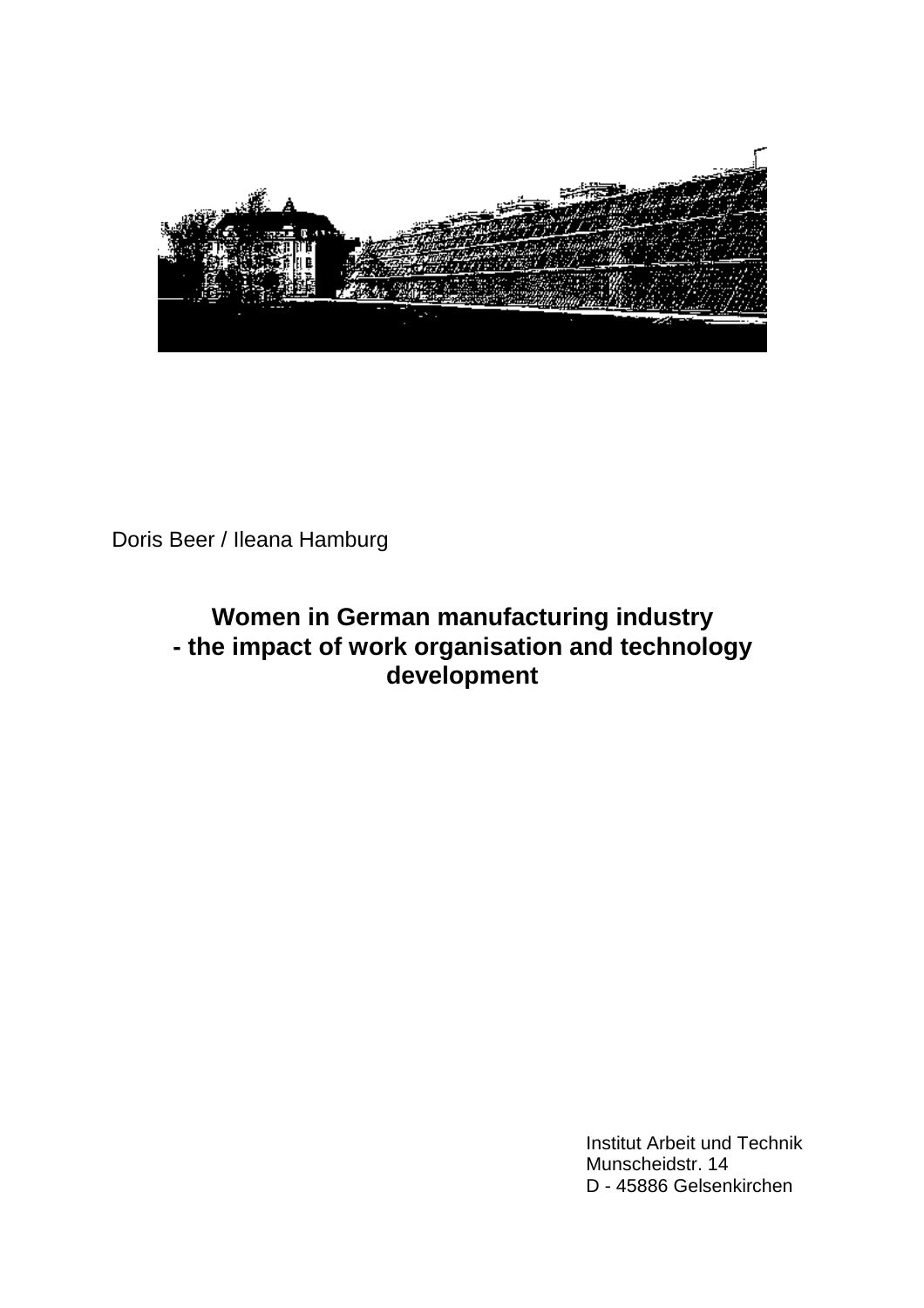## **Women in German manufacturing industry - the impact of work organisation and technology development** *Doris Beer, Ileana Hamburg*

### **Introduction**

Aggressive market conditions force manufacturing companies to change their production systems and to implement new forms of work organisation and management. Decentralisation, object-oriented product organisation, integrated development of products, intensive forms of communication and cooperation within the company and among companies, suitable technical support and multidisciplinary skills are characteristics of modern manufacturing systems (Brödner, 1992; Kuark, 1994). At the same time information and communication technologies enable new forms of work organisation, as well as they have got the potential for the development of new products and services, e.g. new work-places. The information and communication technologies are just at the beginning of their "product life". A lot of uses are to be developed in the future.<sup>1</sup>

It seems likely that new forms of work organisation, in linkage with new technologies, have got major impacts on the employment prospects of women in production, both positives and negatives. On the one hand, the development and use of new technologies was often a "male" task.<sup>2</sup> Male workers in production of many industrial sectors hold machine setter or system operator positions, while most women do unskilled work as machine attendants. Nowadays, the segregation could aggravate if women were not to take part from the beginning in deciding, implementing and using technical support for modern manufacturing systems, e.g. such based on teleworking and Multimedia.<sup>3</sup> On the other hand cooperative forms of work organisation can improve the working condition in production and have got qualifying effects. The use of new technologies may open up employment fields for women, which formerly were closed.

The professional qualifications of women in the manufacturing industry determine decisively whether women may use the chances of the developments or whether the employment risks prevail. Therefore, the qualification needs of female workers should be examined in more detail, and training programmes should be developed which are accessible and stimulating for women. The paper is organised as follows: The first chapter presents cooperative forms of work in and between manufacturing companies as well as modern information and communication technologies which both support these forms of work and contribute to create new ones, like tele-work and work within virtual companies. The second chapter describes shortly women's employment structures in the German manufacturing industry. Chapter three discusses qualification needs for new forms of work organisation and information/communication technologies. The following chapters outline the characteristics of adequate vocational qualification programmes for women und discuss to what extent multimedia forms of learning could improve these programmes.

<sup>1</sup> Bosch 1997

 $2$  Hürten, 1996, p. 86 - 95

<sup>3</sup> Bahl-Benker, 1994, p. 260 - 281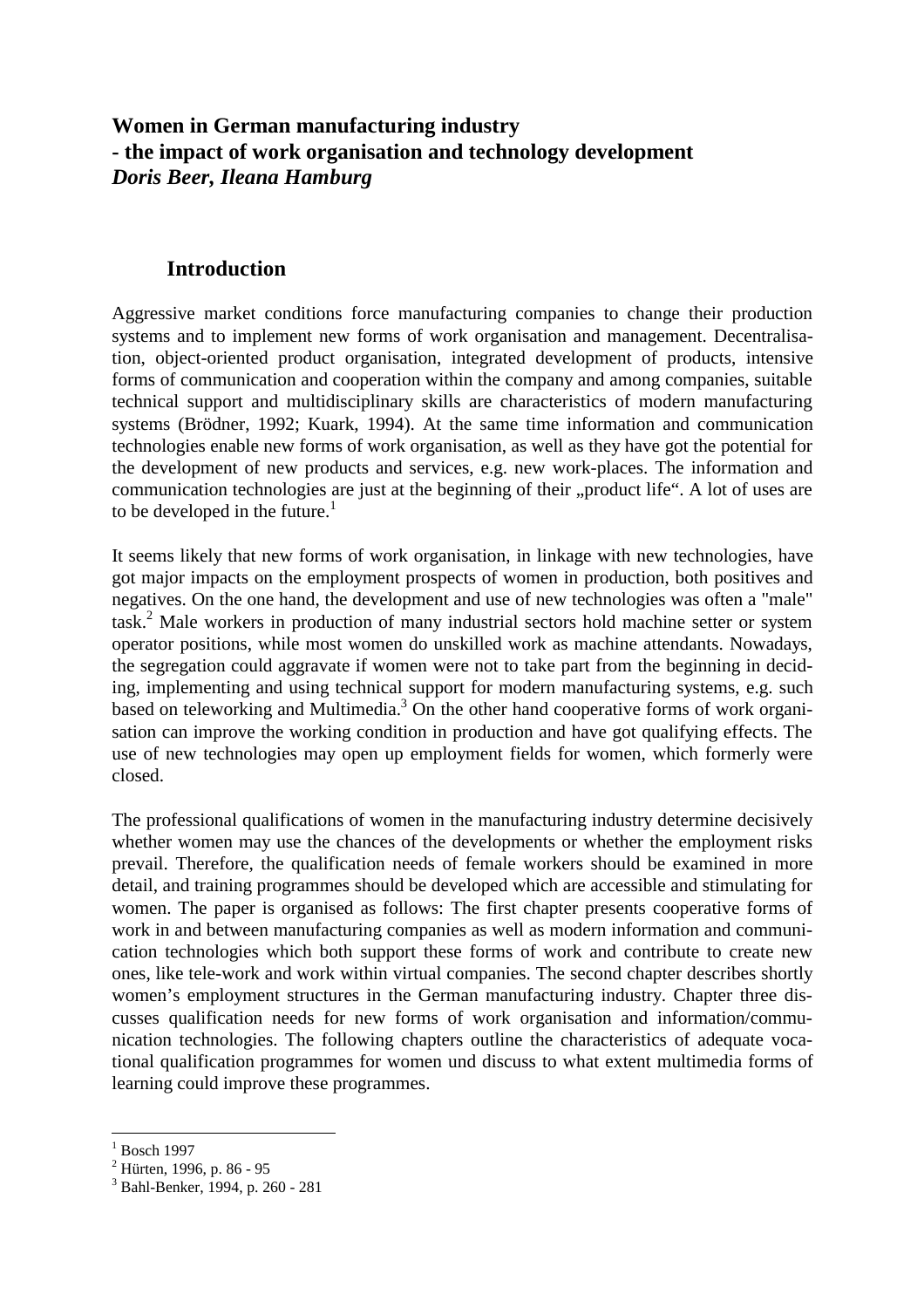## **Cooperative forms of work and new information/communication technologies in German manufacturing industry**

#### **Cooperative forms of work**

Since the 1980s new organisational approaches have been discussed through the industrialised countries. Terms like <sup>1</sup>lean production´, ´flexible organisation´, ´Total Quality Management´(TQM) and concepts of cooperative work like ´group work´ have become part of everyday language in management literature and in industrial relations. The basic idea of these words is: Employees should be involved in matters of their companies, particularly in their daily work and their immediate work environment more intensively than any time before. They are asked and expected to identify with their companies and their jobs, to engage themselves in their daily work to constantly improve work process and products. The present section briefly present cooperative forms of work, like the working within multidisciplinary project teams or group work

Cooperative forms of work are regarded as an efficient form of work organisation in the 21st century which increases productivity of companies as well as makes work more attractive, socially and intellectually rewarding. Referring to project work, there are obvious advantages in having teams being composed of experienced specialists: products are designed in shorter periods of time with minimum costs of development, with an easy transition to production, and are assembled and tested with a minimum of cost and time. Cooperative work is a nontraditional approach to the design and manufacturing process.

Converting the design and manufacturing process from a sequential form with clearly differentiated functions to one that requires the cooperative work of different units involves many difficulties. Their overcoming requires money, time and expertise for a collective learning process, to understand the insufficiencies of existing practices and to establish new ones. Many small and middle-sized firms (SMEs) have not enough internal resources to implement such cultural changes of perspectives, attitudes, conventions and action schemes. Although a firm's organisational culture and the institutionally embedded social cognition are highly resistant to change, they are indispensible conditions for meaningful and effective acting of the people within the firm's social system and in the new structural context.

Main aims of group work include: task integration, decentralisation of decision-making, greater flexibility of work processes, the provision of higher quality goods and services, a better use of human skills, enriched workplaces and an improvement of working life. There is a fundamental difference between the original European group work and other world practices, e.g. the Japanese ones. Two extremes could be distinguished: the groups select their own members; qualifications of group members are mixed to enable members to learn from, and help, one another. The groups regulate their own internal proceedings and have large autonomy in regard to task design and task execution. They also elect their own leader (Scandinavian models). Other groups (for example the ones associated with ´lean production´ models) display very different features. Group membership is mandatory, and members are carefully selected. Group members are expected to recommend further possibilities to streamline the execution of their tasks. In task execution they have to adhere to solutions that are put forward and agreed upon by the members. The organisation of work is prescribed by superi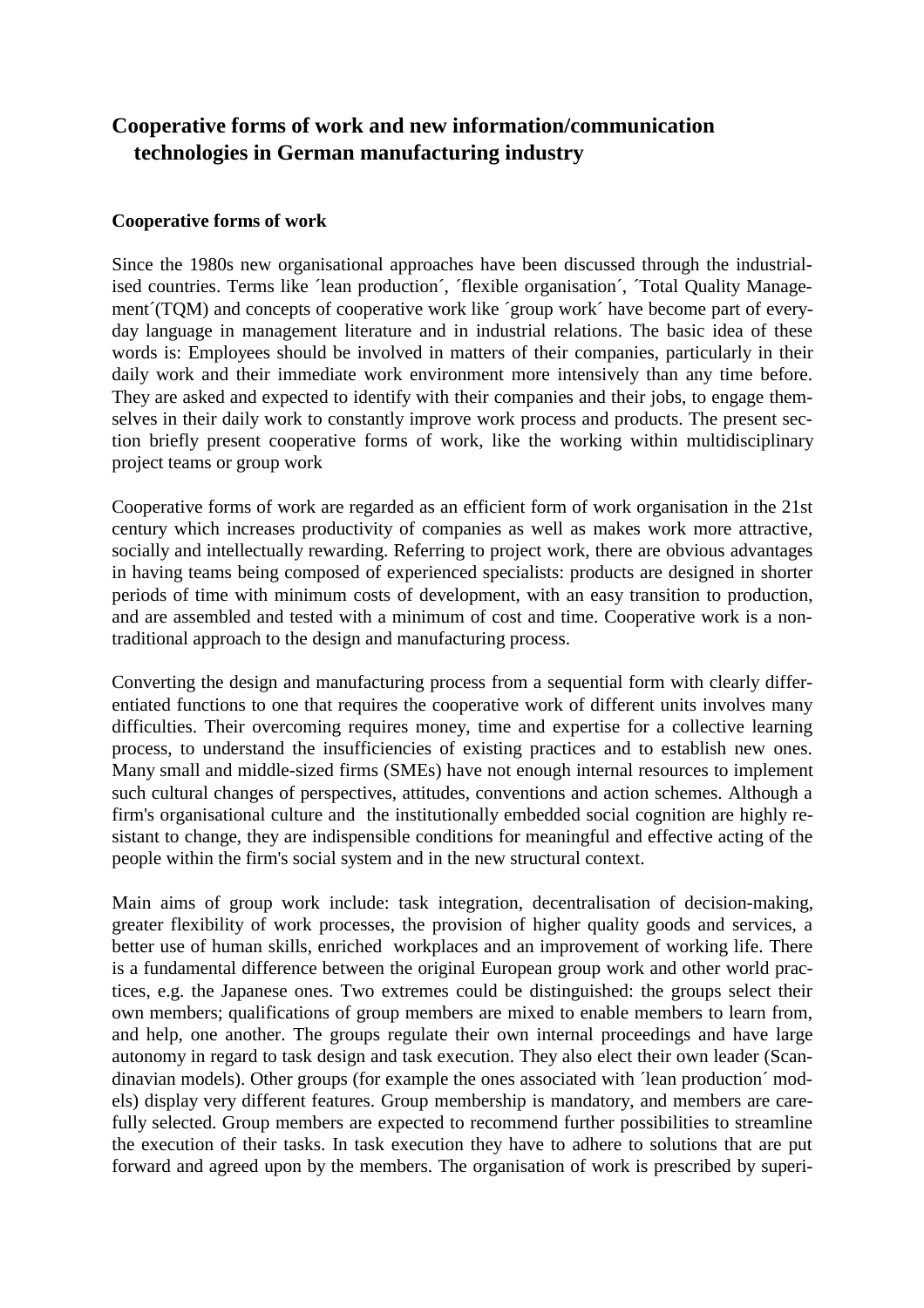ors who are nominated by management. From a quality of working life point of view, the ´lean production groups´ run against German and other European notions of ´good work´. While group members have discretion in task design, they are completely rule-bound in task execution. This form of work is accepted in Japan because it guarantees life-long employment and a remuneration system which binds employees to their employer. The Scandinavian form of group work had considerable success, in particular by increasing work motivation, reducing absenteeism and sickness leave. But its potential for increasing productivity levels are far from clear.<sup>4</sup> Nowadays a cooperative form of work `Japanese Inspired Production Systems´(JIPS) is experimenting in European and US companies which try to combine the advantages and disadvantages of both systems. There is no unitary concept till now: Various types exist in the same country and even in the same company.

The public statistic in Germany does not cover the spread of cooperative work-organisations. From different surveys we know that group work is practised to a lesser extent than it is suggested by the scientific and political discussion. ISF stated that less than 20% of enterprises in mechanical engineering are "structural innovative", which means that they show certain aspects of group work.<sup>5</sup> The NIFA panel in the mechanical engineering branch found that 2,5% of all enterprises practised group work<sup>6</sup>. IAT found in a representative household-survey 1993, that 6,9% of employees worked in group work. Group work is more common in big enterprises with more than 1.000 employees. Investment goods producing companies use it considerably more often than the consumer good and food industry. 20% of the group workers stated that this work organisation has been implemented during the last three years (1990 - 1993). On the one hand this indicates that in fact the work organisation in the manufacturing industry is changing. On the other hand, cooperative work organisations did already exist before the debate about them began in  $1991.7$ 

#### **New forms of cooperation between decentralized units**

New forms of work and the management of information make possible to carry out succesfully network-like, field-oriented cooperation forms in and between companies, e.g networkoriented information structures, strategic or regional networks. The name "strategic networks" comes from the fact that they are managed strategically by one or more focal organisations. These organisations determine e.g. the market on which the network operates.<sup>8</sup> Almost all branches of the industry develop network-like cooperation structures, as a consequence of an intensified cooperation with other companies, or of an "outsourcing" of company´s functions as well as network-oriented information structures based on new technologies, but there are branch specific differencies. Besides the organisation of these network-like structures in the industrial sector a very important problem for their success is the understanding of the changed data content; this can be realised by using international standards of product data description.

7 Kleinschmidt, Pekruhl 1994

<sup>4</sup> Pekruhl, 1996, p. 7ff

<sup>5</sup> Hirsch-Kreinsen, 1994, p. 41 - 44

<sup>6</sup> Saurwein, 1992

<sup>&</sup>lt;sup>8</sup> There are some differences between regional and strategic networks: strategic networks have a formal organization; regional networks are self-organized.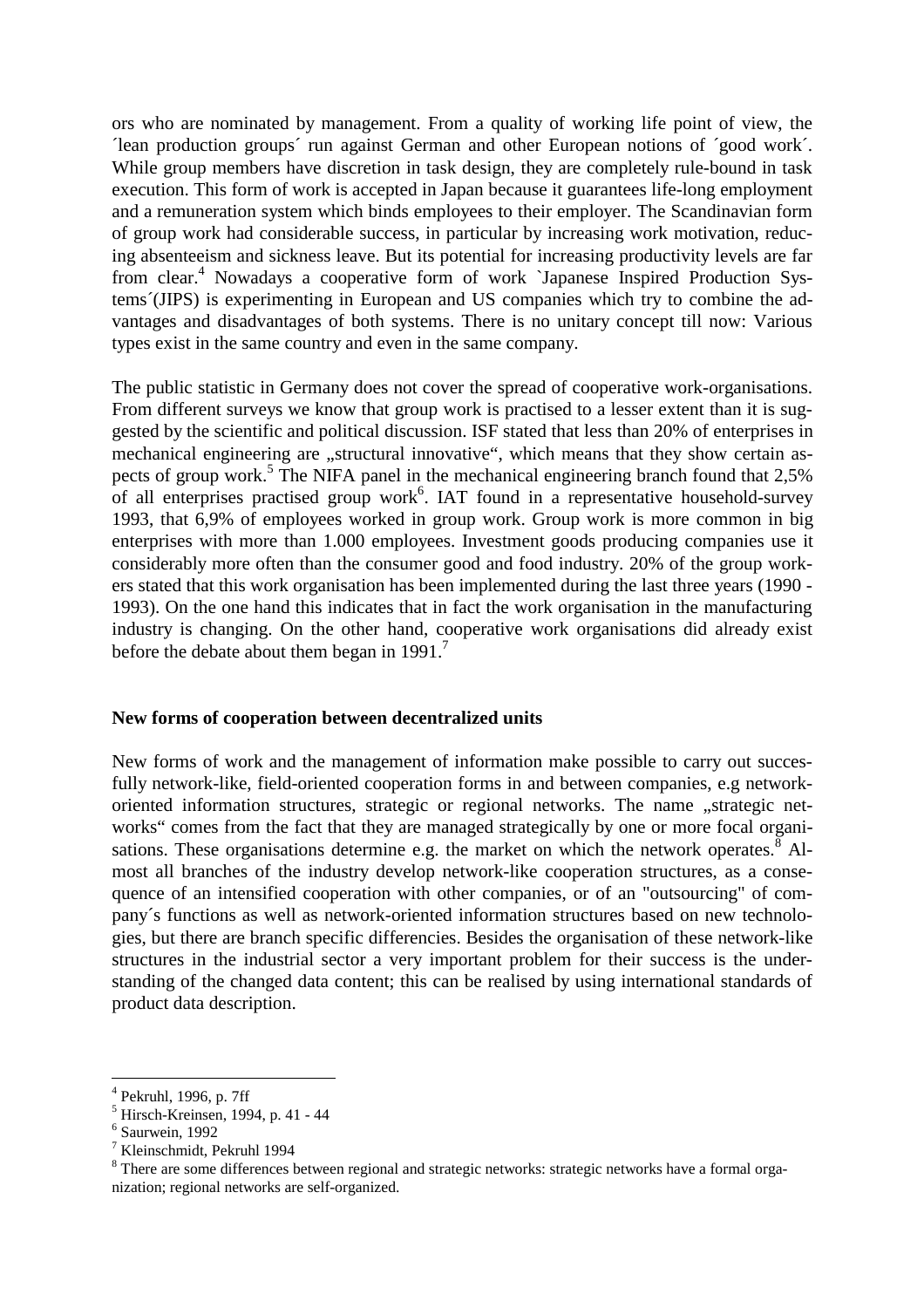The most cases of network-like structures can be found in the German car industry in connection with the drastic reduction of manufacturing depth, the building up of a "Just in Time" production and the development of intercompanies information systems. Examples of network-oriented information structures can be within the car´s suppliers domain referring to the cooperation with sub-suppliers and based on new communication technologies like telecooperation (see 2.3).

In the German electronic and electrical engineering industry there are many network-like cooperation structures on the basis of hard and soft products, on the basis of market structure and last but not least on the basis of research government support within this domain. Examples are the cooperation of SIEMENS (Germany) with IBM about Mega-Chip production, with MATSUSHITA (Japan) in connection with the production of semiconductors or with MIPS COMPUTER SYSTEMS (USA) about the using of MIPS-Technology<sup>9</sup>) to produce processors with reduced instruction set (RISC). Relationships with the suppliers have been developed in the electronic and electrical engineering industry in the same direction as in the car industry. Network-like relationships exist also between the system producers and the clients.

In the publishing and printing industry there are traditional cooperations with the authors within the production of books and magazines. These are not isolated events, but they are nestling among a continuous process of the development and fulfillment of reciprocal obligations. During the last years has started the "outsourcing" of some tasks like artistic and grafic lay out, the text formatting and parts of editorial report work. These tasks are not carried out by the own staff but they are assigned to (external) subcontractors. The selling of books and magazines follows a network of corresponding dealers. During the last two years, networkoriented information structures have been developed within the printing industry, for example to link decentralized locations at the producing of printed materials. Strategical and regional networks are one of the future strategies which can help companies to remain competitive. They bring advantages for SMEs, because the SMEs can act as big companies on the market, as well as for big manufacturing companies which mix their objectives within such networks but remain very influential. Powerful network-oriented information structures offer chances for the shortening of the "time to market" of products, fast reactions to clients' wishes through the development of a flexible and integrated manufacturing network under the consideration of manufacturing steps, permanent product services which are independent of the location.

During the last years a new form of networks of companies has been developed. Small, flexible companies with own entrepreneurial responsibility are organized within a network under the management of a powerful core company. This last one has the product-know-how and the financial power to conduct the network. Although decentralized units, the power and with it also the disposal of work places and of working conditions is centrally exercised. The companies do not exist in their old form, the existing regulations governing industrial relations and agreed norms in the decentralised units will be inefficient.

#### **New technologies, tele-work and tele-cooperation**

9 Million instructions per second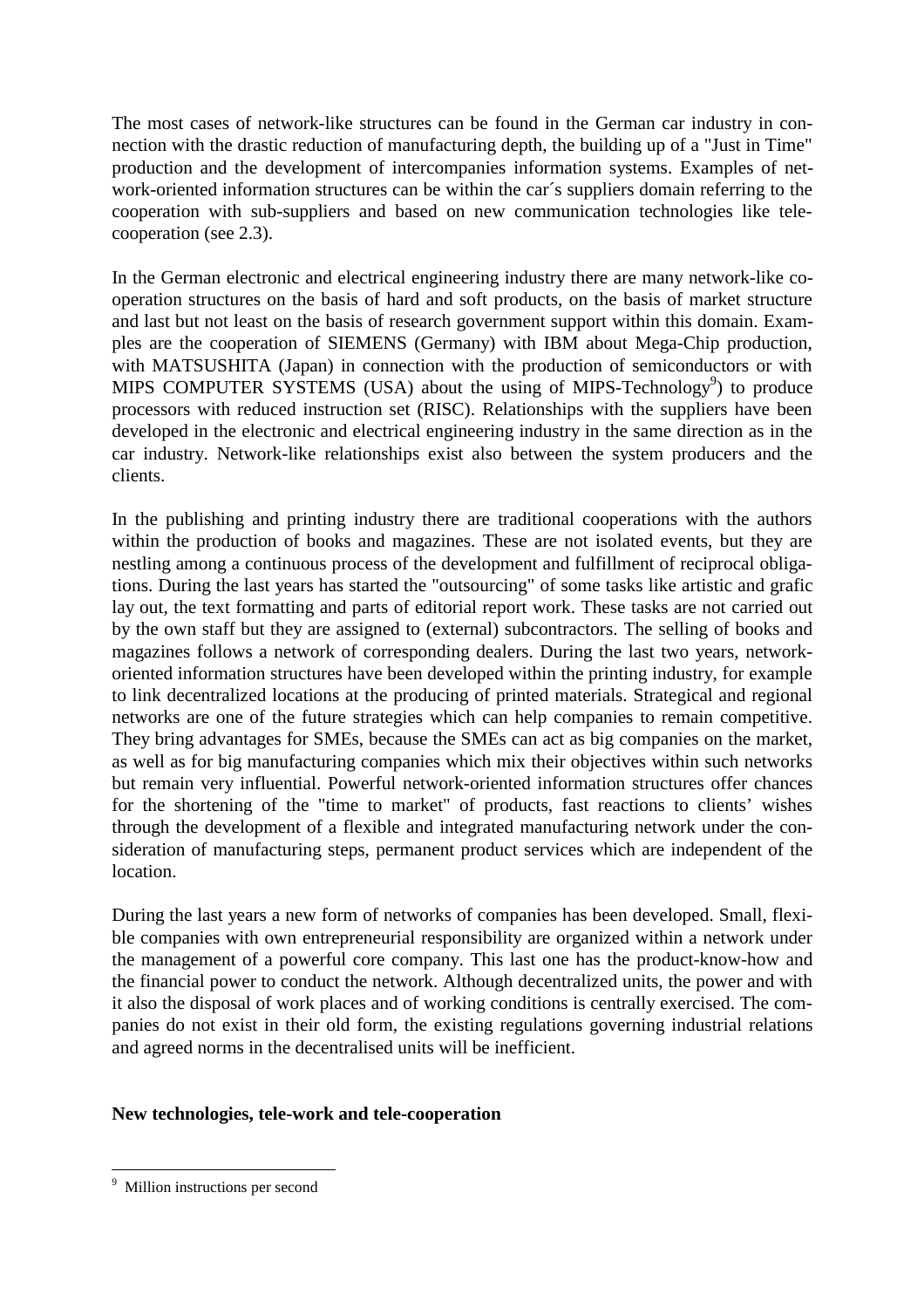With interdisciplinary cooperation and flat hierarchies, new organisations of production require new technical support. High-performance computer nets like ISDN and Multimedia communication technology allow new forms of computer support for cooperating partners who are separated in time or space. They fulfil a common task by using telecommunication technologies like video conference, tele-conference, data transmission or shared user systems. This form of tele-cooperation has been implemented in a growing number of organisations.

Tele-cooperation technologies allow contact with national and international customers and suppliers, co-ordination and information exchange between all those involved in the development of a product, and advice. Companies can also use these Multimedia channels for sales promotions or distribution supports. Service through computer (tele-service) can help to diminish the distance between seller and buyer which is growing because of the globalisation of markets. For companies whose branch offices are located in different countries, utilisation of Multimedia - especially that of tele-conference systems - means increased flexibility and a reduction of official journeys, reducing the entailing absences of employees from the head offices.

To remain competitive both nationally and internationally, German companies have to offer more and more new services around their products. The German association of mechanical engineering and machinery (VDMA) sees the increasing use of ISDN as the technical prerequisite for remote diagnosis and remote maintenance. They considerably reduce companies' expenses for repair services as technicians are able to identify around 80 percent of faults through remote diagnosis, thus being able to bring along the right replacement parts on their first tour. These examples demonstrate how the information highway could change spheres of activities and structures in production companies.

From the perspective of women with children, an important use of new information and communication technologies is tele-work. In this, employees work at a spatial distance from their employer or customer, supported by information and communication technologies. For example, the employee can work at home (tele-home labour) and deliver her results via the existing communications net. That way, tele-home labour offers women an enhanced opportunity to combine job and family responsibilities. A different form of tele-work is work at decentralised branches of one company (satellite offices) or at common operational facilities of several companies (neighbourhood offices). Tele-work brings more own responsibility and indepen-dence for the employees, but it could also lead to isolation. So alternative forms of tele-work (at home and in the offices) should be preferable. A last but not lest advantage of the tele-work is the possibility it gives to the employees to adapt the working time to their necessities and personal rhythm.

According to the Ministry of Education, Science and Technology, there are just 30.000 teleworkplaces in Germany at present. But it is possible to create new ones in industries like wholesale and foreign trade, electrical engineering, paper and printing as well as in public administration. In the shape of tele-work, marketing, customer services, accounting, technical drawing, software development, clerical work, reservations, remote maintenance, copy typing and data input could also increasingly be done by women. However, there must be safeguards against the danger of tele-work leading to a lack in quality or to a downgrading of intrinsic values of women's work and a preservation of the traditional division of labour within the family. Through changing a number of job descriptions, new information and communication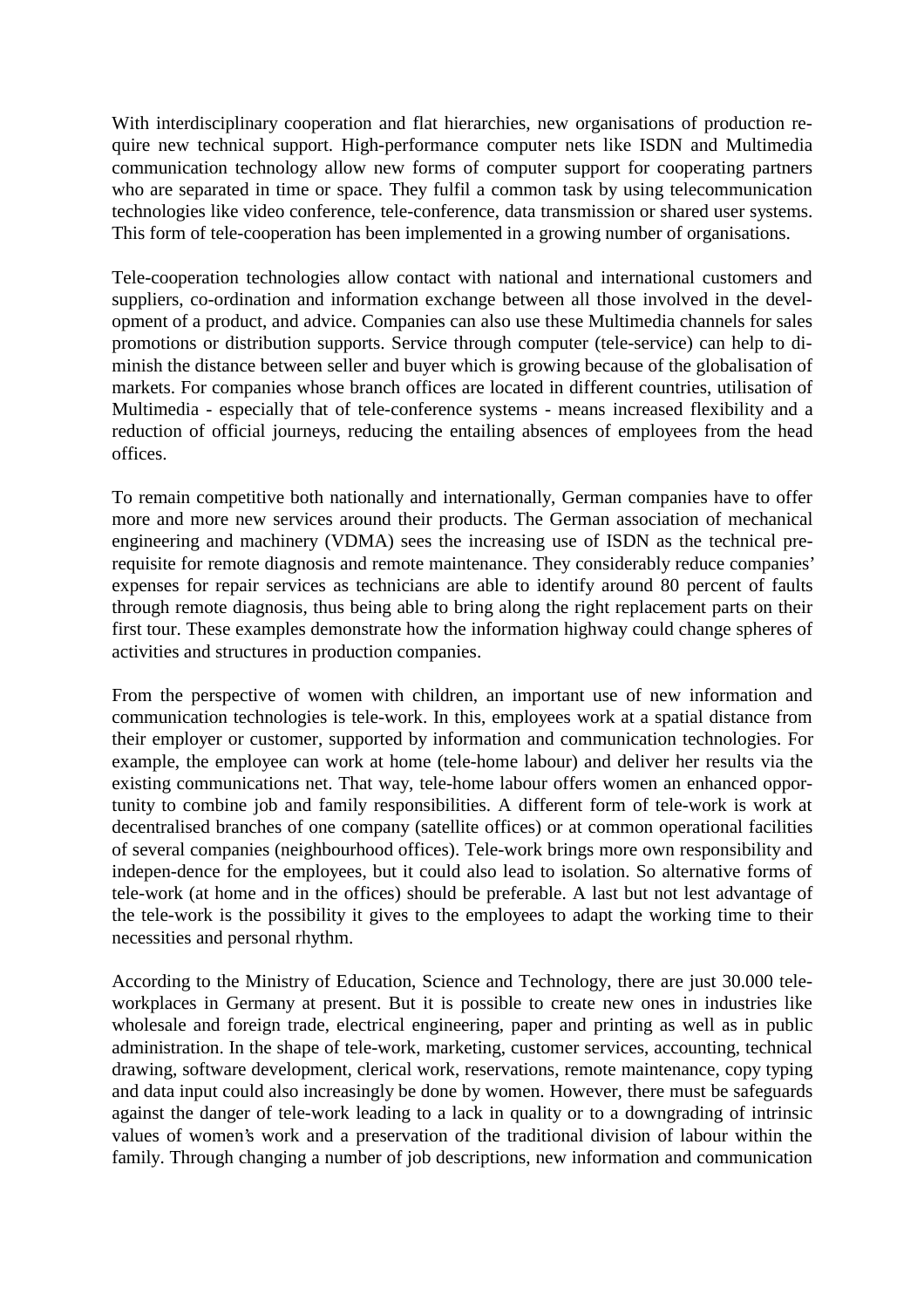technologies could help to overcome the division of the traditional more male and more female dominated occupations.

Nowadays a new form of cooperation is developing in connection with networking, telecooperation and tele-work: the virtual company. Within this form of cooperation some (independent) companies and some individuals work together within a determined project or for a determined employer. In this case the cooperation is limited in time, it is distributed locally (often globally) and the cooperation partners use data networks as their central communication tool. Virtual companies could be often found in connection with tele-work computer industry (both of hardware and of software), in customer services and support and in media industry. In this context, a new trend of companies management is to distribute risks and charges among subcontractors by "outsourcing". This is efficient when the subcontractor is really independent and could be inconvenient in the case of a dependent employee.

Subcontractors often enjoy the work within virtual companies because of the cooperation with different partners and employers. Often virtual companies offer good possibilities for unexperienced employees or for those which would like to change their job or to begin working after a long break, because they can get new qualifications within this form of work and so improve their chances to find a permanent job later. A general and important problem to promote tele-work and virtual companies is that the companies management understand the role and the new possibilities which new technologies and these forms of work play for the improvement of employees´s life and to create legal conditions and rules of their use inside their companies. Productive cooperative work of decentralised units is an important innovation potential in the industrial and services fields.

## **Women´s work in German manufacturing industry**

In West Germany, the employment of women rose steadily since the beginning of the seventies. Nevertheless, compared with the UK, France or the Nordic countries the female employment ratio is rather low: 1995, it reached 59,9%. In East Germany it was considerably higher (73,9%) because there women with children are used to continue with paid work.

Women are more likely to work on low and middle positions inside the enterprises. 1995, a quarter of the women in East Germany and more than a third of women in West Germany were employed on an unskilled position. The share of skilled women in the total female work-force was higher in East Germany: 1995 it was 39,7% compared to 29,8% in the West. Nevertheless, in the whole of Germany in the higher positions of management and directors, the number of men outweights the number of women to a considerable extent (table 1).

Partly as a consequence of the employment structures, women earn less money than men. Comparisons between the average monthly wages of women and men reveal income differences between 35% and 28%.<sup>10</sup> There is also a work-time-related explanation for the lower female incomes: women are often employed in part-time work and they work less overtime

<sup>&</sup>lt;sup>10</sup> Ministerium für Gleichstellung von Frau und Mann des Landes Nordrhein-Westfalen, 1996, p. 119f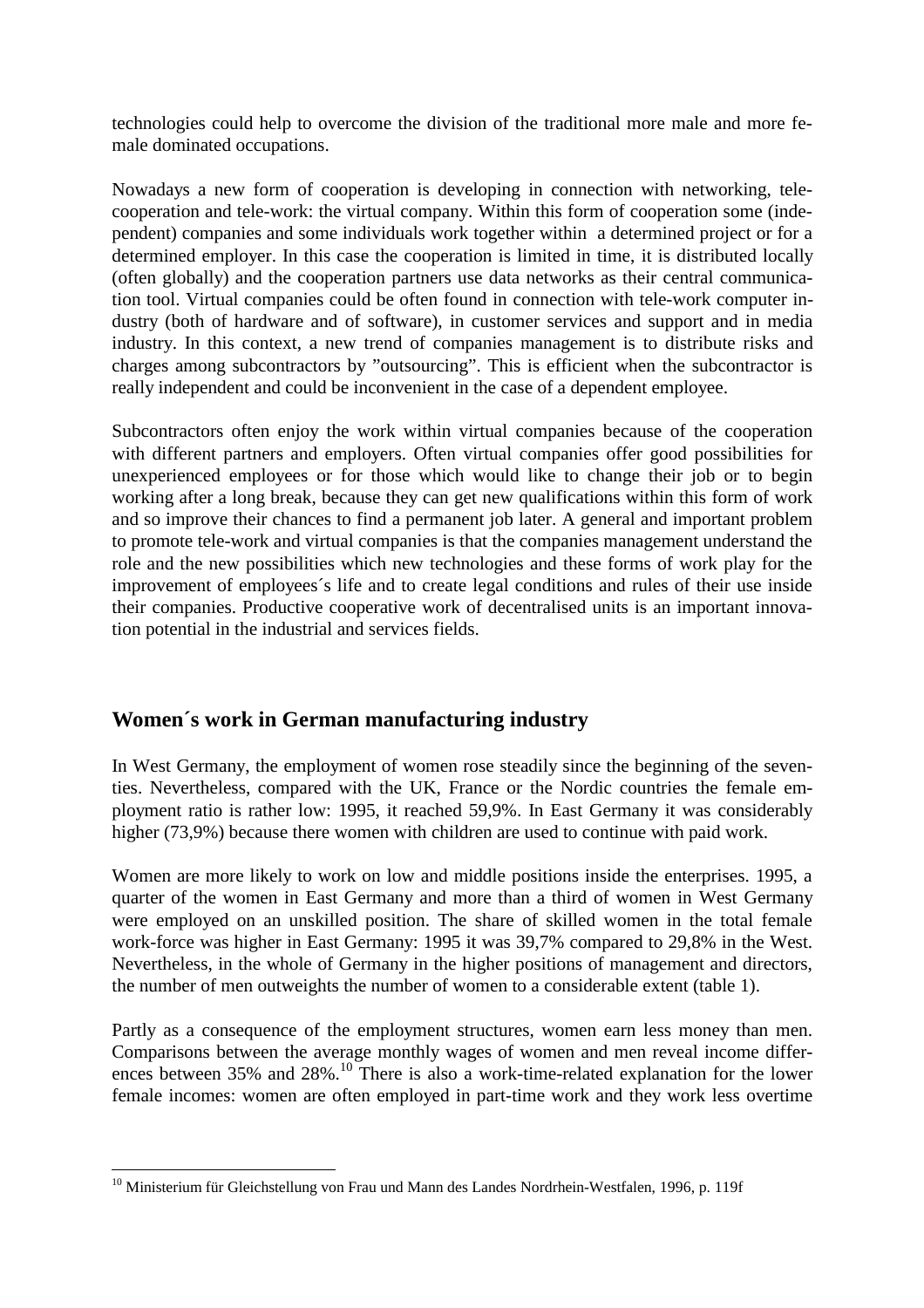than men. Furthermore, typical female vocations and professions tend to be less paid than men's professions.<sup>11</sup>

|                                        | <b>East-Germany</b> |       | <b>West-Germany</b> |       |
|----------------------------------------|---------------------|-------|---------------------|-------|
| <b>Position</b>                        | women               | men   | women               | men   |
| director                               | 0,8%                | 1.9%  | 0.7%                | 2,6%  |
| higher management                      | 1,3%                | 2,0%  | 1,2%                | 3,7%  |
| middle management                      | 2,0%                | 2,5%  | 1,3%                | 3,3%  |
| technician, master                     | 13,1%               | 12,9% | 10,7%               | 16,1% |
| foremen, qualified white-collar        | 17,2%               | 8,5%  | 19,7%               | 14,3% |
| sales personnel, qualified blue-collar | 39,7%               | 50,2% | 29,8%               | 33,1% |
| unskilled white-collar/blue-collar     | 25,8%               | 19,6% | 36,6%               | 24,9% |

### **Table 1 Employment of women and men by their position, Mikrozensus 1995**

Source: Tischer 1997

<sup>&</sup>lt;sup>11</sup> Arbeitsmarktreport, p. 50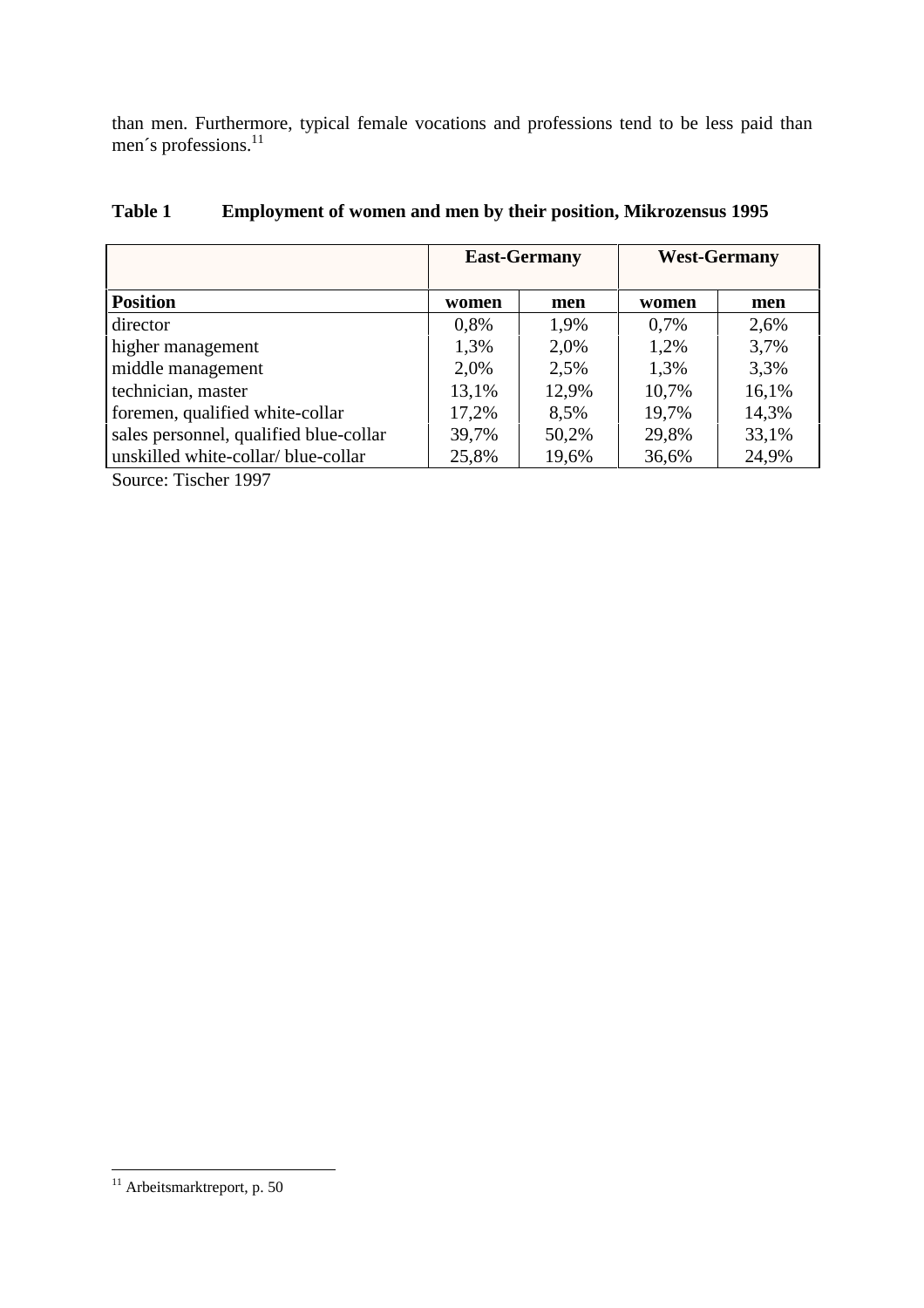Most of the women are employed in the service sector of the economy and hold white-collar positions. In 1995, only 20,2% of women in West Germany worked in the manufacturing industry. There is an interesting relation between the skill-level of working women and the type of job they hold, blue-collar or white-collar. The overwhelming majority of skilled women work in white-collar positions. In contrast to that, in the blue-collar positions which include most of the production work-places in the manufacturing industry, skilled women are in the minority (figure 1). The reason is that only very few women start a qualification in the technical vocations of the manufacturing industry. $^{12}$ 

In 1996, about two million women were employed in the manufacturing industry, 930.000 of them in blue-collar positions. By the number of jobs in blue-collar positions, the most important employers for women are the electrical engineering industry and the food industry. These two industries together employ 300.000 female workers. In the "second row", with about 50.000 to 70.000 female workers each, there are five industrial branches: plastics processing, garment industry, iron and steel products, precision mechanics and vehicle engineering. In 1996, these five branches together employed further 300.000 women in blue-collar positions. The remaining 300.000 female workers can be found in the other 21 branches of manufacturing industry (table 2).

Women work in all branches of the manufacturing industry, they are not restricted to "typical women's branches". Only the garment industry is a "female industry", with a women's employment share of nearly 80% (table 2). Seven industries are "mixed": female workers have an employment share of between 40% and 60%. They produce consumer goods and textiles. The remaining 20 industries are in tendency or completely "men's branches", with female employment shares of less than 40%, e.g. less than 20%.

Gender segregation of work functions rather inside the industries, e.g. the allocation of genders to work-places, than between the industries, e.g. the allocation of genders to industries. Several studies of industrial sociology have shown that in the production women fulfill rather standardised, simple and repetitive tasks in the assembly and dispatch departments.<sup>13</sup>

During the last six years, the employment in the German manufacturing industry declined at a fast pace. The job losses started as early as 1991 and were reinforced by a serious recession since 1992/1993. In absolute figures, more men than women lost their work-place in industry: men's employment sunk about 900.000, women´s employment about 400.000. The job-cuts affected mainly blue-collar positions in production or near to production while the number of clerical jobs remained stable (figure 2).

Nevertheless, in the blue-collar position this process reduced women´s work-places to a higher extent. As a consequence, the female employment share in the blue-collar positions declined in almost all industries<sup>14</sup>). In average, the employment share of women in blue-collar positions sunk with 2,8 percentage points (table 3).

 $12$  Berufsbildungsbericht 1996, p. 58: 1996, the ten most frequently chosen apprenticeships by girls were service vocations (medicine, administration, trade, hairdresser, bank, restaurants). 56% of the female apprentice-starters were in these jobs. Among the ten most frequently chosen apprenticeships by boys eight were technical vocations and two service vocations (car-mechanics, electrician, construction, carpentry, plumber, painter, trade, mechanic, bank). 41% of the male apprentice-starters were in these jobs.

<sup>&</sup>lt;sup>13</sup> Böhne, 1995

<sup>&</sup>lt;sup>14</sup> With the exception of food industry and precision mechanics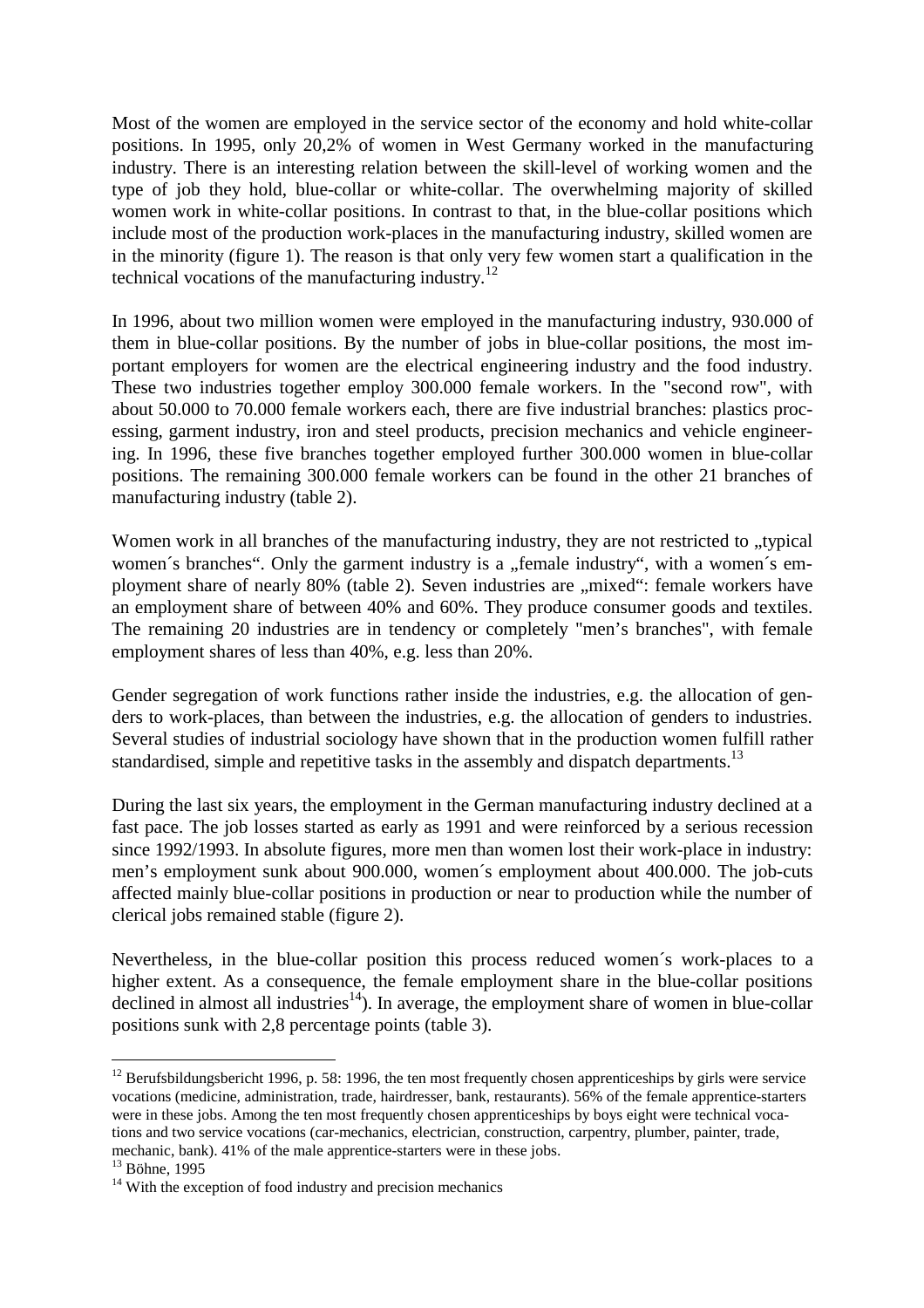|                                | of them: female<br>total blue-collar |                | share of female |  |
|--------------------------------|--------------------------------------|----------------|-----------------|--|
|                                | worker                               |                | workers         |  |
| ship engineering               | 14                                   | 0,2            | 1,4             |  |
| stones and earth               | 130                                  | $\overline{4}$ | 2,9             |  |
| steel/light-metal construction | 250                                  | $\overline{7}$ | 2,9             |  |
| iron and steel making          | 116                                  | 5              | 4,2             |  |
| aircraft engineering           | 26                                   | 1,5            | 5,8             |  |
| mechanical engineering         | 532                                  | 39             | 7,3             |  |
| vehicle engineering            | 636                                  | 51             | 7,9             |  |
| founding                       | 65                                   | $\mathfrak s$  | 8,0             |  |
| pulp and paper manufacturing   | 41                                   | $\overline{3}$ | 8,0             |  |
| steel forming                  | 208                                  | 22             | 10,5            |  |
| sawmills, wood processing      | 314                                  | 36             | 11,4            |  |
| glass                          | 46                                   | 8              | 17,4            |  |
| chemical industry              | 253                                  | 47             | 18,5            |  |
| iron and steel products        | 258                                  | 63             | 24,3            |  |
| plastics processing            | 261                                  | 66             | 25,5            |  |
| printing, reproduction         | 132                                  | 37             | 28,4            |  |
| food industry                  | 400                                  | 126            | 31,4            |  |
| paper processing, book binding | 69                                   | 22             | 31,8            |  |
| computer/office machinery      | 12                                   | $\overline{4}$ | 33,0            |  |
| electrical engineering         | 497                                  | 169            | 34,0            |  |
| fine ceramics                  | 36                                   | 15             | 41,6            |  |
| precision mechanics/optics     | 120                                  | 53             | 44,1            |  |
| music instruments, toys        | 16                                   | 8              | 47,3            |  |
| textile processing             | 100                                  | 48             | 47,8            |  |
| clocks                         | $\overline{4}$                       | $\overline{2}$ | 52,5            |  |
| leather, shoes                 | 31                                   | 17             | 52,9            |  |
| jewellery                      | 11                                   | 7              | 58,6            |  |
| garment industry               | 83                                   | 65             | 78,6            |  |
| total                          | 4.661                                | 930            | 19,9            |  |

#### **Table 2: Blue-collar workers in manufacturing industry, West Germany 1996** in thousand

Source: ANBA 3/1997

In some branches the relation between the female job losses and the female employment share is extremely unbalanced, as for example in aircraft engineering, plastics processing, electrical engineering, paper processing, book binding or printing (table 3). They indicate a structural displacement of female work. As the electrical engineering is one of the biggest employers for female industrial work, these figures are alarming.15

<sup>15</sup> Correlations have been made between the variables of table 3: a)Total job losses and female job losses (Corr.coefficient 0,98), b) Total job losses and difference in the female employment share (Corr. coefficient 0,12), c) Female job losses and difference in the female employment share (Corr. coefficient 0,23); d) Share of female job losses in total job losses and difference in the female employment share (Corr. coefficient 0,74); e) Female employment share 1991 and difference in the female employment share (Corr. coefficient 0,57). The female job losses are strongly correlated to the total job-losses of workers. Nevertheless, no statistical explanation for the declining female employment share is available. It did not decline more in those industries where the total job losses were higher. It did not decline more in those industries where the job losses of female workers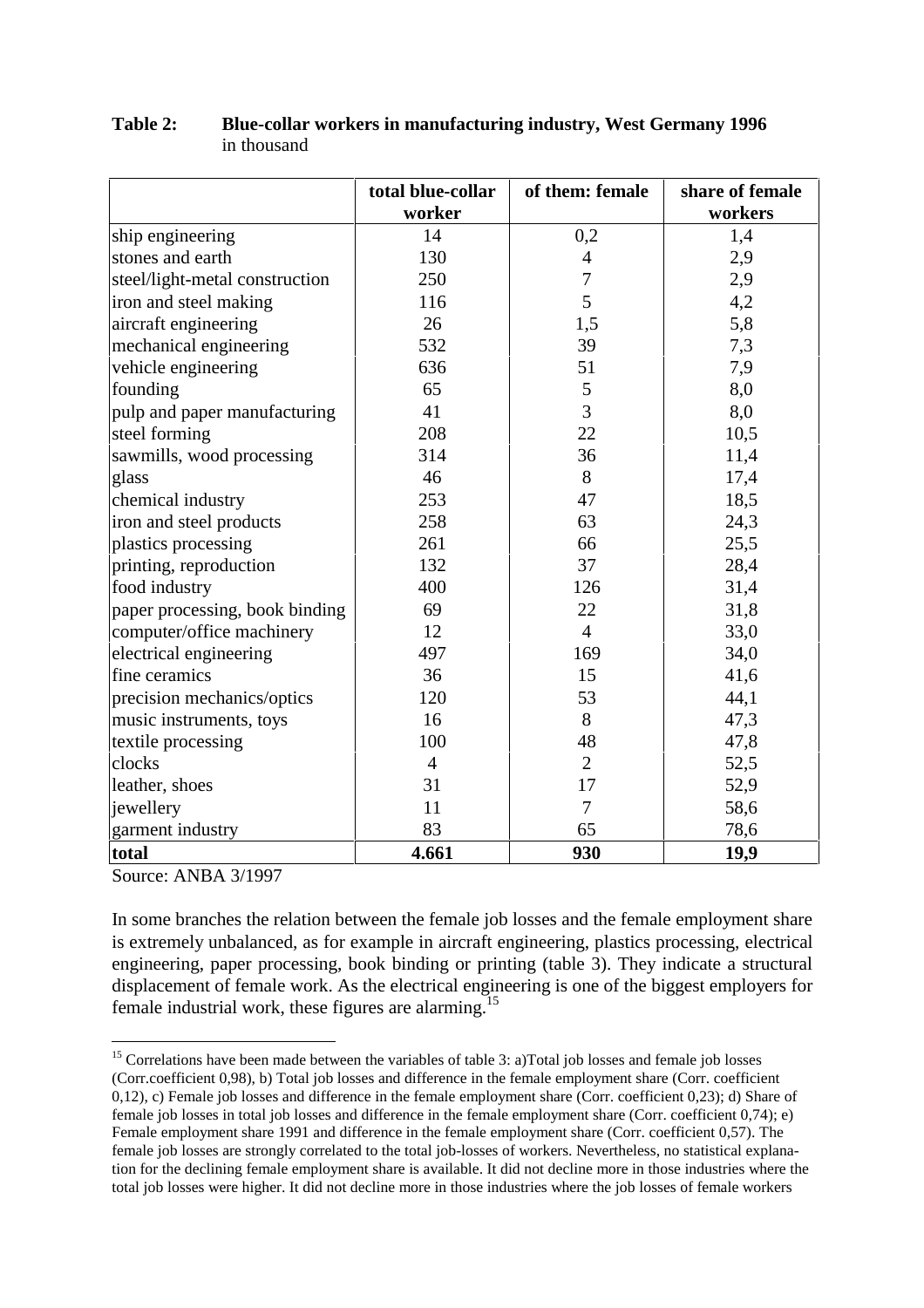| Job losses                       | of them:    | Share of                 | female            | Difference in  |
|----------------------------------|-------------|--------------------------|-------------------|----------------|
| $91 - 96$                        | women's     | women's job              | employment female |                |
| in thousand                      | jobs        | losses in total share in |                   | employment     |
|                                  | in thousand | job losses               | 1991              | shares 91 - 96 |
| $-74$<br>chemical industry       | $-17$       | 22,6                     | 19,4              | $-0,9$         |
| plastics processing<br>$-64$     | $-28$       | 43,9                     | 29,1              | $-3,6$         |
| stones and earth<br>$-6$         | $-0,3$      | 5,3                      | 3,                | $-0,1$         |
| fine ceramics<br>$-15$           | $-7$        | 50,0                     | 44,0              | $-2,4$         |
| glass<br>$-11$                   | $-2,5$      | 23,7                     | 18,6              | $-1,2$         |
| iron and steel making<br>$-54$   | $-2,7$      | 5,0                      | 4,5               | $-0,2$         |
| founding<br>$-26$                | $-2,5$      | 9,8                      | 8,5               | $-0,5$         |
| steel forming<br>$-37$           | $-8,3$      | 22,4                     | 12,3              | $-1,8$         |
| steel/light-metal con-<br>$-16$  | $-2,3$      | 13,9                     | 3,6               | $-0,7$         |
| struction                        |             |                          |                   |                |
| mechanical engi-<br>$-166$       | $-15,8$     | 9,5                      | 7,8               | $-0,5$         |
| neering                          |             |                          |                   |                |
| vehicle engineering<br>$-149$    | $-22,2$     | 14,9                     | 9,3               | $-1,3$         |
| ship engineering<br>$-13$        | $-0,2$      | 1,9                      | 1,6               | $-0,2$         |
| aircraft engineering<br>$-1$     | $-0,9$      | 66,8                     | 8,8               | $-3,0$         |
| computer/office ma-<br>$-11$     | $-4,4$      | 39,2                     | 36,0              | $-3,0$         |
| chinery                          |             |                          |                   |                |
| electrical engineering<br>$-192$ | $-93$       | 48,6                     | 38,1              | $-4,1$         |
| precision mechan-<br>$-16$       | $-6$        | 37,3                     | 43,3              | 0,8            |
| ics/optics                       |             |                          |                   |                |
| clocks<br>$-5$                   | $-2,6$      | 53,8                     | 53,2              | $-0,7$         |
| iron and steel prod-<br>$-66$    | $-24,4$     | 37,1                     | 26,9              | $-2,6$         |
| ucts                             |             |                          |                   |                |
| $-5$<br>music instruments,       | $-2,8$      | 57,47                    | 49,6              | $-2,3$         |
| toys                             |             |                          |                   |                |
| jewellery<br>-6                  | $-3,9$      | 65,1                     | 60,9              | $-2,3$         |
| sawmills, wood proc-<br>$-26$    | $-8$        | 30,8                     | 12,9              | $-1,5$         |
| essing                           |             |                          |                   |                |
| $-10$<br>pulp and paper manu-    | $-2,1$      | 21,5                     | 10,6              | $-2,6$         |
| facturing                        |             |                          |                   |                |
| paper processing,<br>$-17$       | $-8,9$      | 51,7                     | 35,8              | $-4,0$         |
| book binding                     |             |                          |                   |                |
| printing, reproduction<br>$-30$  | $-13,5$     | 44,8                     | 31,5              | $-3,1$         |
| leather, shoes<br>$-19$          | $-12,6$     | 67,7                     | 58,4              | $-5,5$         |
| textile processing<br>$-73$      | $-40$       | 54,9                     | 50,8              | $-3,0$         |
| garment industry<br>$-74$        | $-67,4$     | 90,6                     | 84,3              | $-5,7$         |
| food industry<br>$-52$           | $-16,2$     | 30,9                     | 31,4              | 0,1            |
| manufacturing<br>$-1.235$        | $-416$      | 33,7                     | 22,8              | $-2,88$        |
| industry                         |             |                          |                   |                |

### **Table 3: Employment shifts of blue-collar workers in manufacturing industry, West Germany 1991 - 1996**

<u> 1989 - Andrea Santa Andrea Andrea Andrea Andrea Andrea Andrea Andrea Andrea Andrea Andrea Andrea Andrea Andr</u> were higher. It declined more in those branches where women had a higher employment share in 1991, though the correlation is rather loose.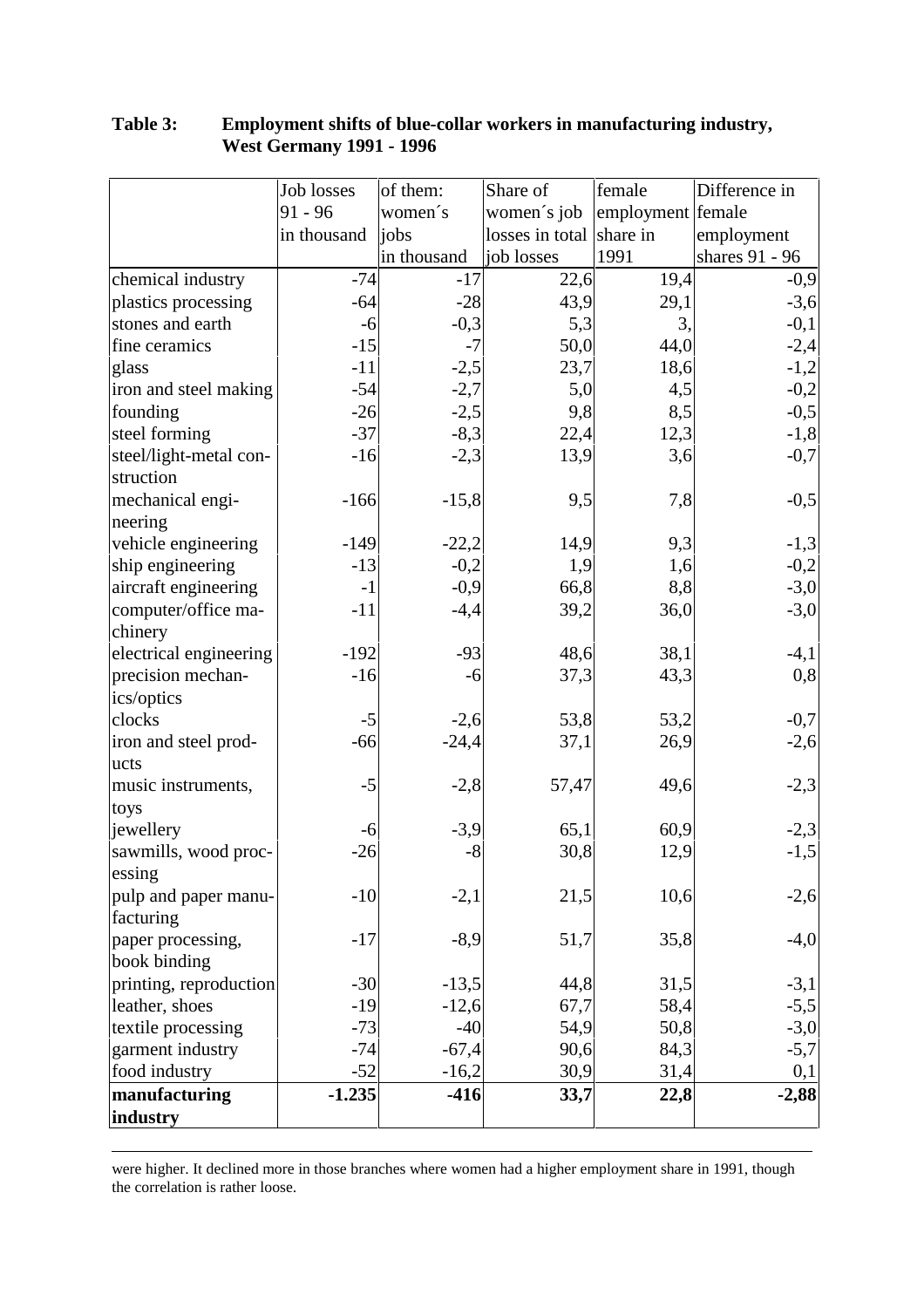#### Source: ANBA 3/92; ANBA 3/1997, own calculations

The crisis forced the enterprises of the manufacturing industry to lower the costs per unit in production. This constraint gave rise to numerous attempts to re-organise the production process. Work-places are not simply substituted by robots, the story is more complex. With the help of information- and communication-technology, tasks in the production process are redesigned, work tasks become more integrated and complex. On the one side simple workplaces are reduced, on the other side emerge higher-class, demanding work-places.

The electrical engineering industry is an example for these processes. It produces the equipment of information and communication technologies: the market situation is rather favourable. Furthermore it is expected that new functions and applications will be developed, thereby securing a stable growth of the industry. Nevertheless, the added value of electrical engineering shifts from production to the development and to the service. The industry offers good employment prospects - but only for (high)skilled workers. Only few women possess the suitable vocational qualification to take over the newly created work-fields. In Germany, the number of female students in electronic engineering can be neglected.<sup>16</sup>

On the other hand, information and communication technologies may enhance women's employment. It reduces hard physical work which has got an ascription as "men's tasks". It enables a higher integration of production with service tasks which have got an ascription as ", women's work". It allows a more flexible organisation of work time or, as in tele-work, the fulfilment of job duties remote from the work-place. Empirical evidence of these developments exist in the publishing industry. Many work tasks in the preparation of the printing process have been rationalised by information and communication technologies during the last 20 years. Particularly hard physical work was reduced in this production stage. Women entered successfully these work-fields, also enabled by the fact that men "went out" because of insecure employment prospects. Nowadays publishing is in the midst of a further restructuring process brought about directly by the implementation of numerous technological advances. The printing and publishing companies increasingly offer different services, also in the field of Multimedia. Here, women can take up an employment chance, provided that they have the technical qualification for it.<sup>17</sup>

## **Qualification demand of new work organisations and information/communication technologies**

The existing projections of the future demand for qualifications in Germany are almost unanimous in that the demand for qualified and highly qualified manpower will continue to grow in the next two decades. In the manufacturing industry, new technologies as well as different production and work organisations require manpower able to work with sophisticated machines and to fulfil a wide and changing variety of work tasks. An ever growing part of simple and repetitive tasks is done by machines; human work will gain importance in production planning, in repair and maintenance which require profound professional knowledge. As a consequence, jobs for unskilled labour are being cut back further: until 2010 their share

 $16$  Herausforderung Informationsgesellschaft, p. 147 ff.

 $17$  Herausforderung Informationsgesellschaft, p. 138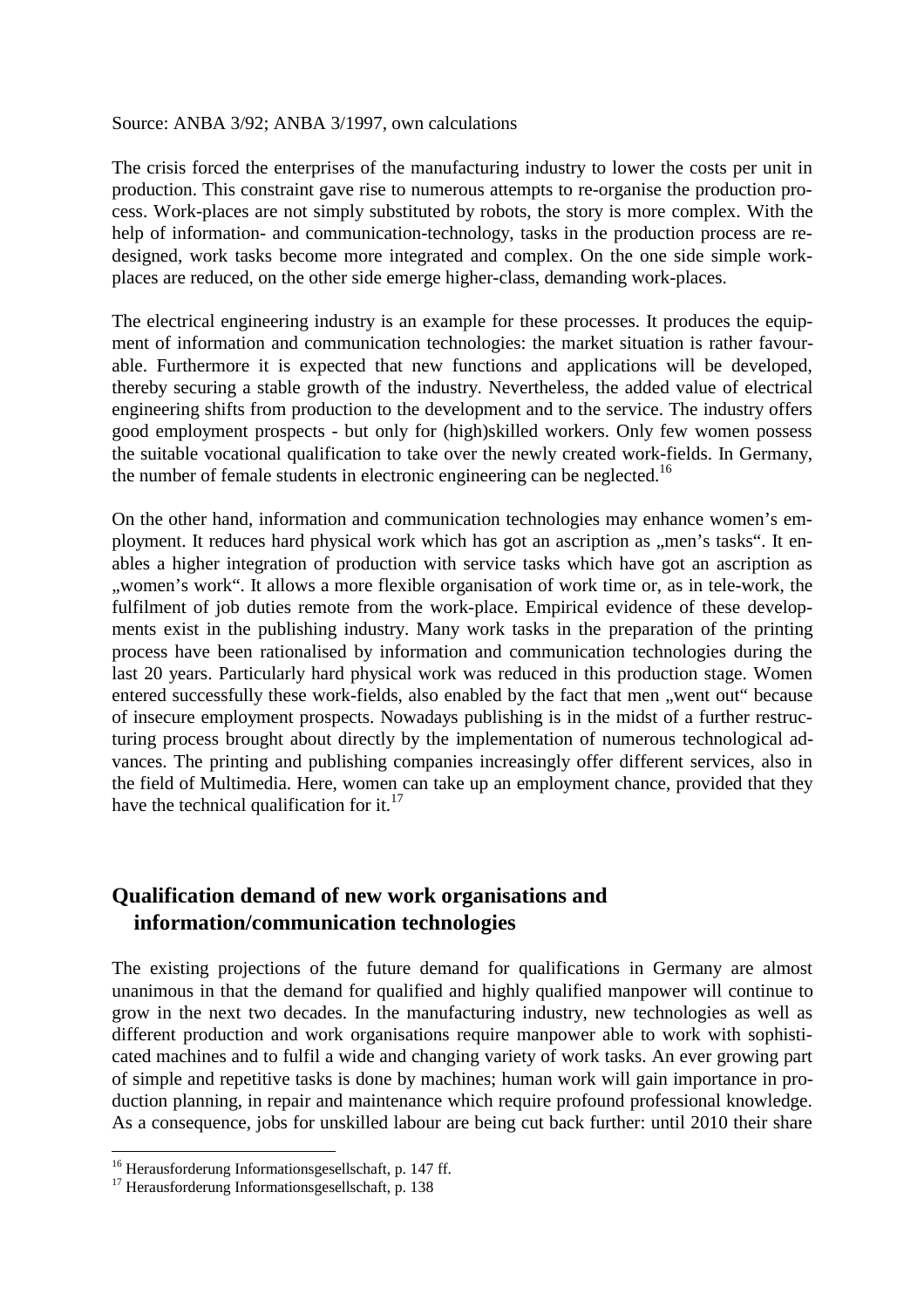will drop from about 20% in the middle of the nineties to 13%. For about 70% of jobs, labour with middle-level qualifications, and for 15 - 18% of the workplaces university graduates will be required.<sup>18</sup>

The future qualification demands of the manufacturing industry will vary according to the products, production regimes and markets of the different branches. Nevertheless, three general characteristics for qualification demand can be distinguished: knowledge of the production process, knowledge of information/communication technology and a set of social competences.

Knowledge of the production process is necessary because modern information technology makes production abstract. Operations which have been performed by manual workers are substituted by machines, which allow at the same time a growing integration of the successive stages of production. Computer-integrated manufacturing in most cases does not change the physical processes of production, but control them more precisely and process them more effectively. The workers experience the stages of production indirectly, mediated by the numerical control. To process the machines they use a computer-monitor instead of a switchboard. To remove disturbances they programme the machines instead of repairing them with a screw-driver. Disturbances in the production process are not immediately visible in computerintegrated manufacturing. Therefore, beyond the know-how in handling and processing the new machines, workers need an abstract knowledge about the production process to identify the problems. Furthermore, this knowledge must cover several stages of the production. This type of production knowledge is closely connected with the qualification profile of professional workers, e.g. which had received a complete vocational education in the German system of dual vocational education. It can reach far beyond the horizon of semi-skilled workers in Tayloristic production systems which have learned during their short practical training only some specified parts of the production process.

Information and communication technology links the production narrow to the "neighbouring departments", planning on the one side, dispatchment on the other side. Information and reports towards these departments become more intensive and more precise. For example, production workers enter data about stillstands and disturbances in production in a computer at their work-place which are evaluated by the production planning. Or, they use data-bases for information about available spare parts. At the "edges" of the production, in design, planning and distribution, information and communication technology is even more important, and most firms have installed the necessary hardware as well as software. Nevertheless, they cannot make use of the technologies potential if the workers knowledge is restricted to some standard applications. This is today the most common case in the enterprises. To arrange adapted solutions with information and communication technology it is necessary to know, how and why it functions, e.g. basic technical knowledge. Competence for the use of information and communication technologies embraces even more abilities: "Navigation competence" describes the ability to orientate and to move in different information networks. "Recherche competence" means the ability to organise an effective search for and the choice of information in data-services or in CD-ROM based information systems. An important func-

<sup>&</sup>lt;sup>18</sup> Buttler, Tessaring 1993, p.2: they refer to the demand projections calculated by IAB/Prognos 1989 and to Weisshuhn/Wahse 1993, unpublished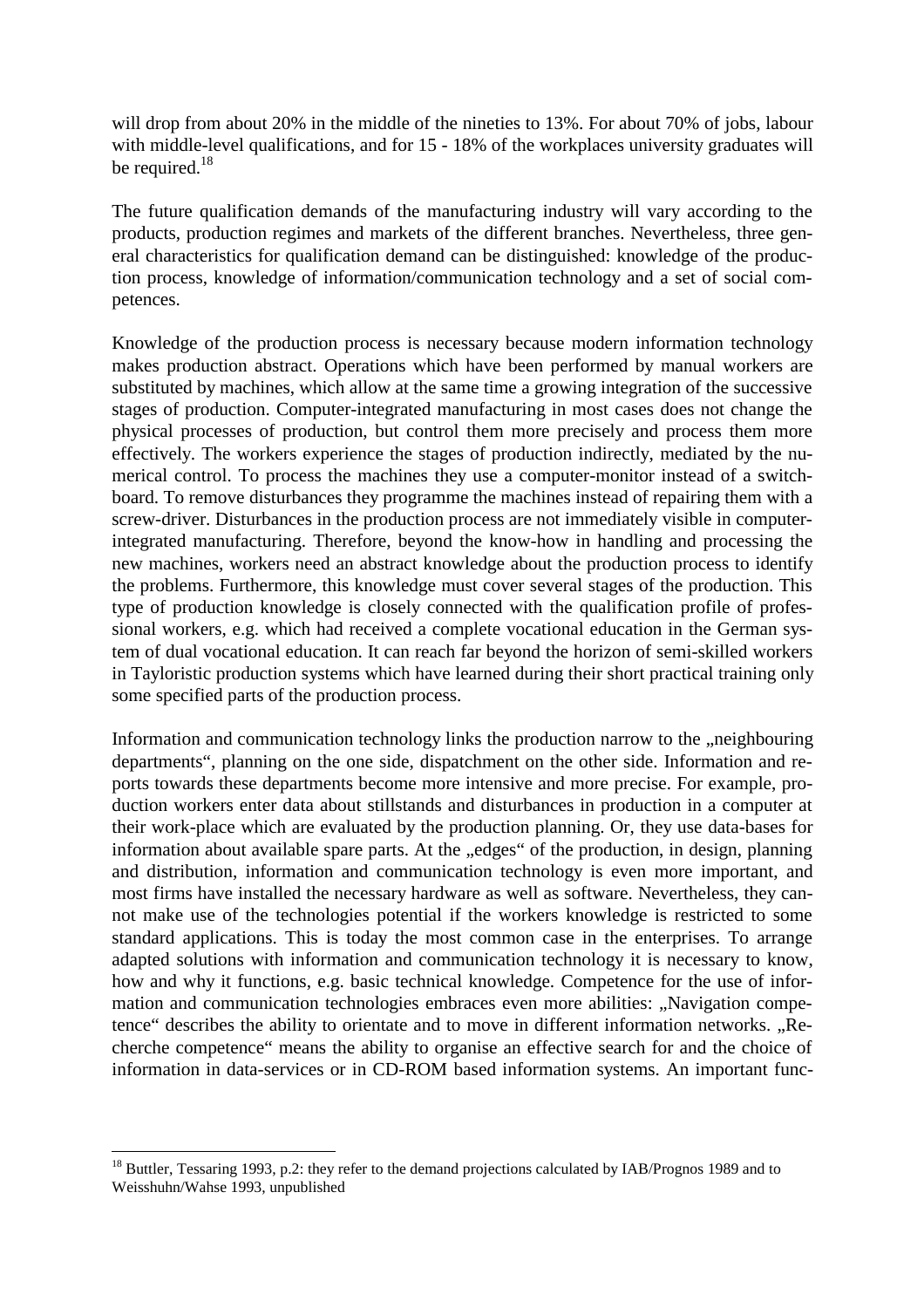tion has got logical thinking, as well as the readiness to experiment and to "play" with the potential of the systems.19

Information and communication technologies facilitate cooperative forms of work organisation. Therefore, social skills seem to be decisive in future: the ability to work in a team, to communicate and to solve conflicts. In the context of production, these skills cannot be divided from professional knowledge about the production process. In group work, for example, the participating workers have to know the processes and problems in their "environment", at the different production stages in order to organise the work on their own initiative. Participatory elements, e.g. where group-speakers are elected and represent the group interests towards the management, require from the workers abilities to communicate and to negotiate.20 More independent and self-organised forms of work, for example tele-work or virtual companies, last but not least require from the employees the ability to co-ordinate and to overview one´s own work, the ability to take decisions, individual self-confidence.

In the context of restructuring processes within companies and the implementation of new technologies, the question of qualification is a crucial one. For all actors within companies, it is necessary both to extend qualification profiles on a technical basis and to qualify with regard to cooperative and communicative skills, i.e. the knowledge of structures within companies and sequences of operations. As a response to these far-reaching demands on qualification, men seem to be preferred for training in companies. This still deepens the inequality gap between men and women on the labour market. Notable results<sup>21</sup> show that women's interest in new technologies is increasing and that they use computers as much and as readily as men in daily life. But there is a set of barriers which prevent women to participate to a larger extent at vocational training. At first, in the production most of them work in unskilled positions which are more or less excluded from training.<sup>22</sup> Secondly, women with child are hindered to participate more in training because of their family obligations. Thirdly, corporate and collective agreements on the promotion of women do not aim at specific qualifications and occupational development perspectives for women.

### **A qualification module for women in manufacturing companies**

The integration of women into new forms of work organisation and new technologies should be supported by qualification modules which are available and attractive for them. One aspect of "availability" refers to the organisational issues, taking into consideration the circumstances of women´s life. The work within the family requires a flexible time-table of career orientated further education. Within labour market qualification programmes for female returners some concepts have already been worked out: the qualification programmes should include continuous advisory´s possibilities and child-care facilities. It is to think over how to transpose such models to vocational training within manufacturing companies.

The second aspect of the "availability" refers to the content and to the techniques used for the development of the qualification modules. Women are often not aware of their technical ex-

<sup>&</sup>lt;sup>19</sup> Herausforderung, p. 84<br><sup>20</sup> Böhne, Hamburg 1995

<sup>20</sup> Böhne, Hamburg 1995 21 Frerichs/Morschhäuser, 1989; Bahl-Benker, 1994

 $22$  Beer, 1997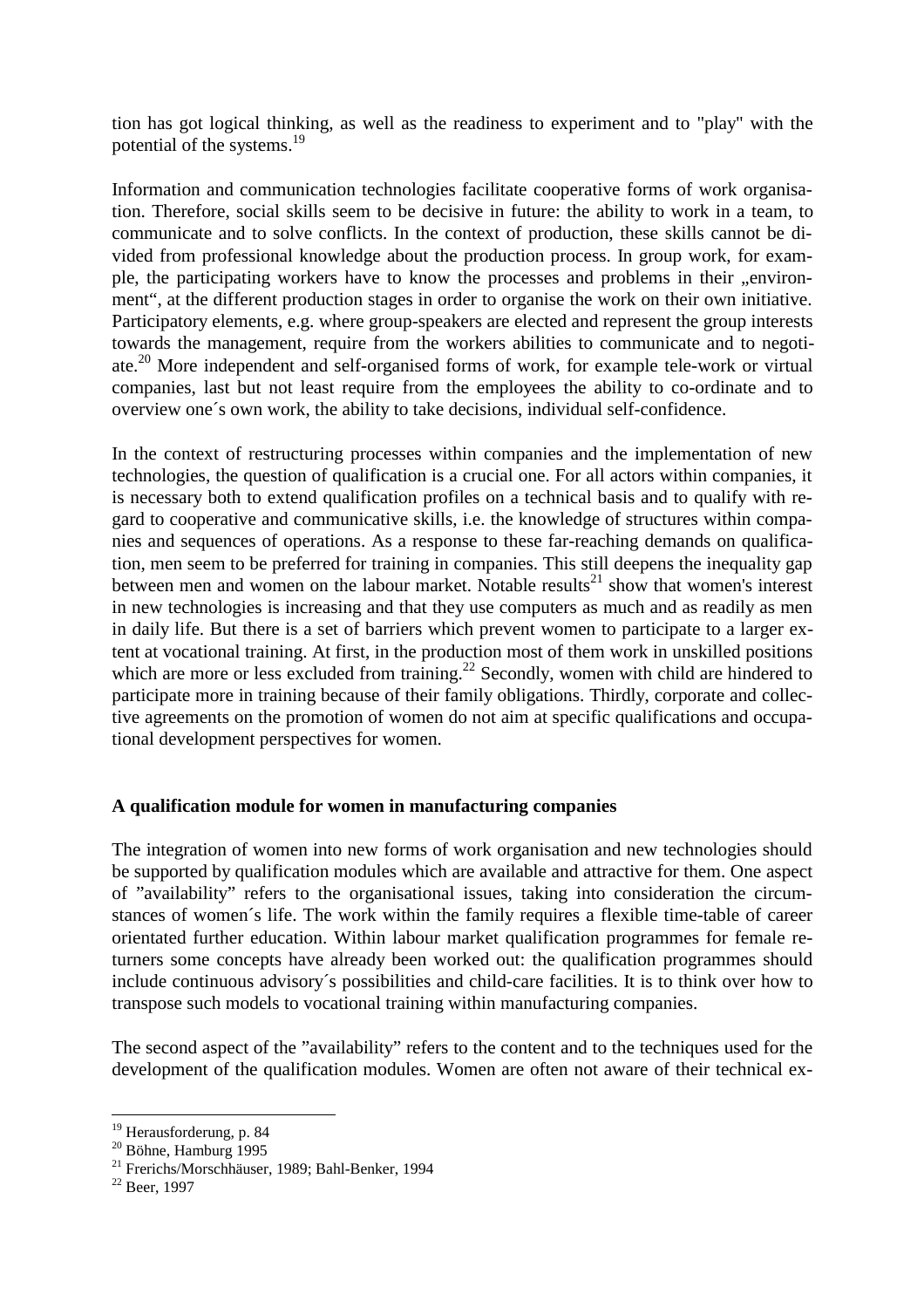perience and they have an "utilitarian" relationship to the technology. Not the "technology" itself, but its use and its support for solving a problem or a task, are in the focus of females' interest. This specific aspects should be taken into consideration within curriculum. Furthermore, qualification programmes for women in technical professions, which were carried out in the eighties, showed that sex-homogenous learning groups have positive effects on the success of the learning process.

Communicative and cooperative elements could contribute to develop qualification modules attractive, enjoying and conversant with female work-style. Such elements contribute to the gaining of social competence needed for the integration into cooperative forms of work and new technologies too. "Attractivity" means in the context of German labour market also that the acquired knowledge and skills are attested with a certificate.

It is supposed that learning methods which are based on Multimedia satisfy requirements like wide applicability, flexibility, availability and attractivity. They facilitate e.g. self-organised learning processes, which are not limited to the mediation of theoretical technical subjects, but simulation of work situations, the working out of problems by plan-games, the testing of solutions. On-line helps could be used if difficulties appear during the work. Tele-teaching and tele-learning allow world wide contacts with teachers and pupils as well as being and learning together in virtual class rooms. This could improve women's prospects of qualification to a high degree and offers better integration opportunities to women rejoining the workforce. Therefore, it seems worthwhile to examine the potential of multimedia learning methods for women´s qualification programmes in more detail.

### **Potential of multimedia learning for the vocational qualification**

Computers have been used for personnel training since about 1987 - such a training is known as Computer-based training (CBT). In the beginning the CBT-programmes were restricted to the use of text; they reproduced written learning materials for the use at the PC-monitor. The learning person was able to read through the text and give simple responses to well-defined questions. The rapid progress in information technology allowed differentiated presentation of facts in Multimedia form: pictures, graphics, video sequences and sound. Nowadays the technical preconditions for an increasingly differentiated interaction between the programme and the learning person exist, as it is the case in technical and systemical simulations.

Generally, information and communication technology is spreading everywhere in work-life. Learning how to handle this technology is one of the most important qualification needs for the workforce. As along with the technology the programmes and functions change constantly too and an end of the qualification needs connected to them is not in view. To use the information technology which has to be worked with in every-day-practice at the same time for learning in CBT-programmes is strategically advantageous. People who never before had worked with a computer can gain confidence in the technology of absolving a learningprogramme in advance. And people who are used to work with a computer can update their knowledge quickly and in direct linkage to the programmes they work with. Seen in a visionary way, the use of information technology for learning purpose allows a better integration of learning processes and work practice. $^{23}$ 

 $23$  Bullinger, p.19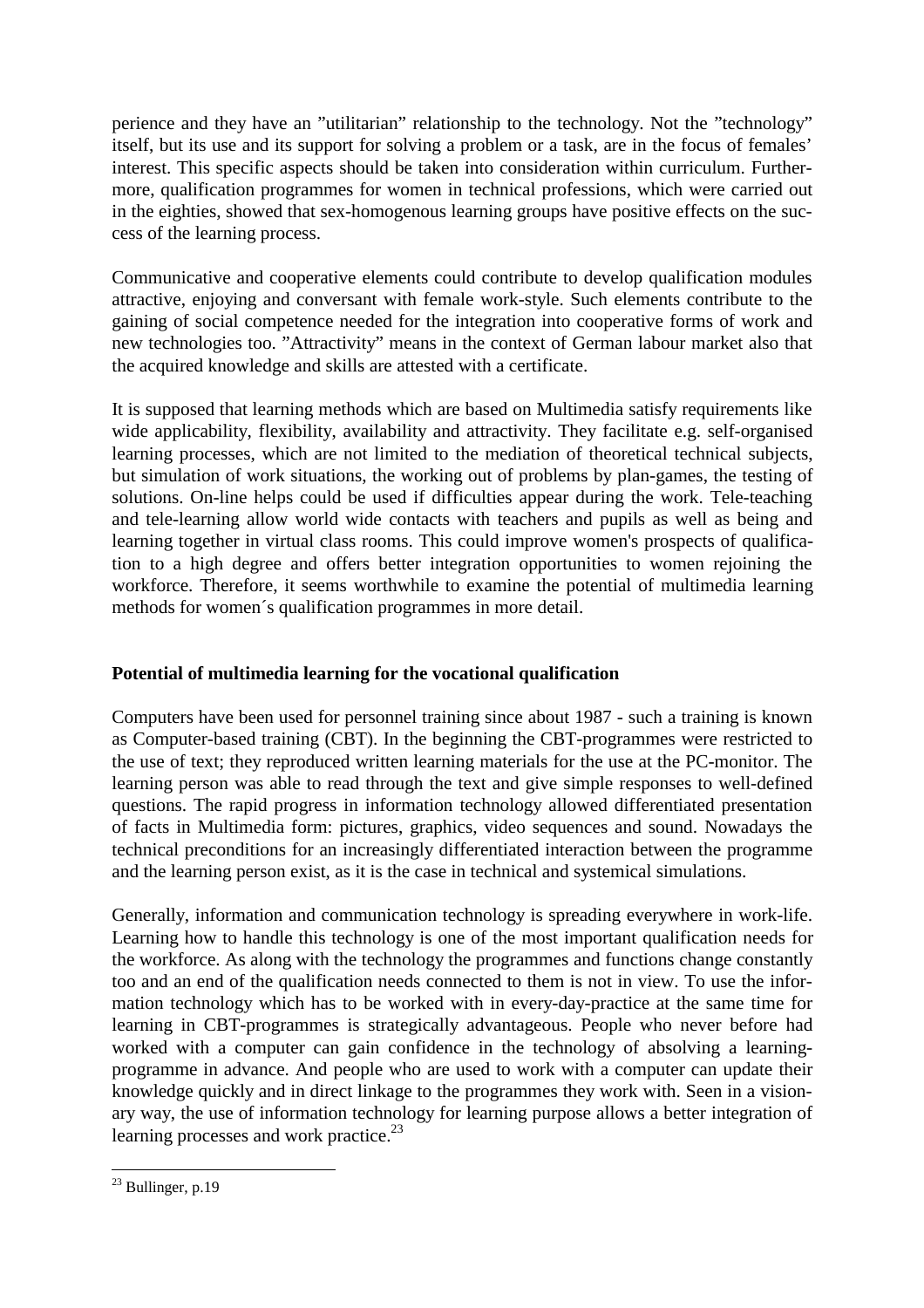Nevertheless, it is a long way from the actual state-of-the-art to the vision. CBT, using Multimedia, is a rapidly growing area. A lot of new programmes are developed and offered which do not meet the expectations and needs of the customers. Frequently it is complained that the learning software is not compatible to the standard user software, the curricula of the programmes lack quality. Some typical characteristics for an emerging market exist: a lack of transparency about the offer, the prices and the quality of learning software; overoptimistic advertisement from the side of the suppliers, insecurity and caution from the side of the customers. There is a need to screen the advantages and potentials of computer-based training carefully and to spell out conditions where the use makes sense.

In comparison with traditional training-methods in seminars, CBT is expected to be cheaper, to allow a more flexible organisation and to be more effective. CBT enables a reduction of training-hours in seminars and therefore economises costs for trainers, travels, subsistence and the loss of work-time. On the other hand the development of a CBT programme is expensive: the curricula and content has to be pre-structured very carefully, because later amendments in the programmes are difficult. The production of CBT programmes is cost-intensive, although contemporary authors software will reduce these costs. Thirdly equipment and infrastructure has to be added to the calculation, although the prices for computer-equipment are decreasing. Cost-comparisons between CBT and traditional learning methods come to the conclusion that CBT is cheaper when at minimum hundred persons participate in the programme. 24

CBT allows a more flexible organisation of learning processes with respect to the time and the location. The time of teachers and learners does not have to be co-ordinated punctually. The learners may use the programmes during their working-time in breaks or at home. The same content is available in the same quality at times not determined for a big number of employees. That enables to involve more employees into training programmes and a more equal access to training in comparison to the wide-spread "snowball-system". According to this traditional practice, enterprises send only a few employees to seminars who are responsible to transfer their knowledge afterwards to their colleagues. This system is often very inefficient. Using CBT programmes and Multimedia, companies could cover some of their qualification needs which have not met before because of high costs, of organisational problems or because of trainer's lack for new topics.

Some conditions have to be fulfilled in order that CBT unfolds its potential of flexibility. At the work place and at home enough time has to reserved for learning processes. Also learning with a CBT-programme requires a calm environment which is rather absent both at the normal work-place and at home, at least for women with family. If CBT programmes should be get through at home an adequate equipment is necessary. The fulfilment of these conditions, on the other hand, reduces the cost-advantage of CBT programmes. For the training at home additional equipment has to be bought by the firm, although 12% of German households already possess an own PC.

CBT is said to be pedagogical more efficient than traditional learning methods. Because contents and facts are transported by several channels - text, graphic, picture, voice - participants learn them faster and more reliable. Unfortunately, there is no general empirical evidence for that assessment. Vice versa, the use of several perception channels may dull the learners in-

 $^{24}$  Ross, p. 5ff